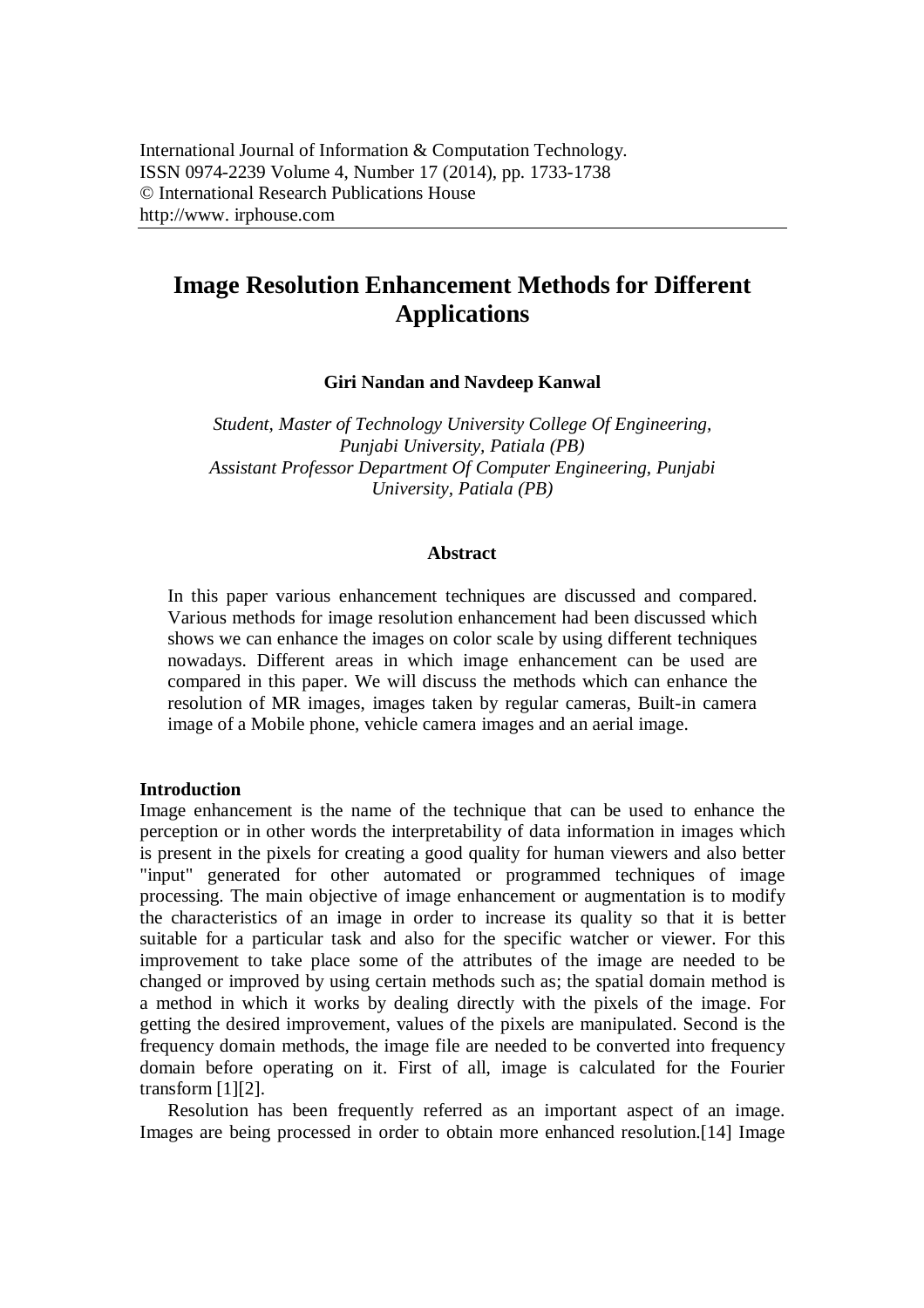resolution enhancement techniques can be classified into two major classes according to the domain they are applied in: 1) image-domain; and 2) transform-domain. The techniques in image-domain use the statistical and geometric data directly extracted from the input image itself, while transform-domain techniques use transformations to achieve the image resolution enhancement.[17] There are many conventional image resolution enhancement methods like Nearest neighbour, linear, quadratic and cubic interpolation functions. But these methods suffer from problems like blurring of edges, ringing around edges and loss of texture [13] this is because they do not utilize any information relevant to edges in the original image.[15] The decimated discrete wavelet transform (DWT) has been widely used for performing image resolution enhancement.[19].

Image resolution enhancement is one of the most common methods of low-level digital image processing. Digital image processing field defines the treatment of digital images by means of a digital computer. A process of low-level enhancement has both its inputs and outputs as images. Low-level processes involve primitive operations such as noise reduction, contrast enhancement and image sharpening [2]. The goal of image enhancement is to provide a more appealing image, with easier differentiation of objects, and improved clarity of object features and surface details [4].

To check the quality of a visual image best method is via subjective evaluation. However, subjective evaluation is inconvenient, time-consuming and expensive. Thus we can use objective image quality assessment to measure the quality of an image as it can automatically predict the image quality [9].

#### **Classification and basic techniques of Image Enhancement**

The main objective of image enhancement is to modify the given image so that it can be more suitable for a particular task or a particular observer as required. During image enhancement process, one or more attributes of the image are amended. The choice of attributes that are to be modified and the way how they will be modified are different for different tasks. Also, factors related to observers, such as the observers visual system and the observer's experience, is also a deciding factor to the choice of image enhancement methods. There are many techniques that can enhance an image without spoiling it. The two main categories into which enhancement methods can be divided are:

- 1. Spatial Domain Methods
- 2. Frequency Domain Methods

In spatial domain methods, we deal directly with the pixels of an image. The values of the pixels are used to achieve required enhancements. In frequency domain techniques, the image is first changed into the frequency domain. To do this, the Fourier Transform of an image is calculated first. The enhancement operations are performed on this Fourier transform of the image and then to get the resultant image Inverse Fourier transform is performed. These enhancement operations can be performed to change many attributes like, image brightness, contrast or the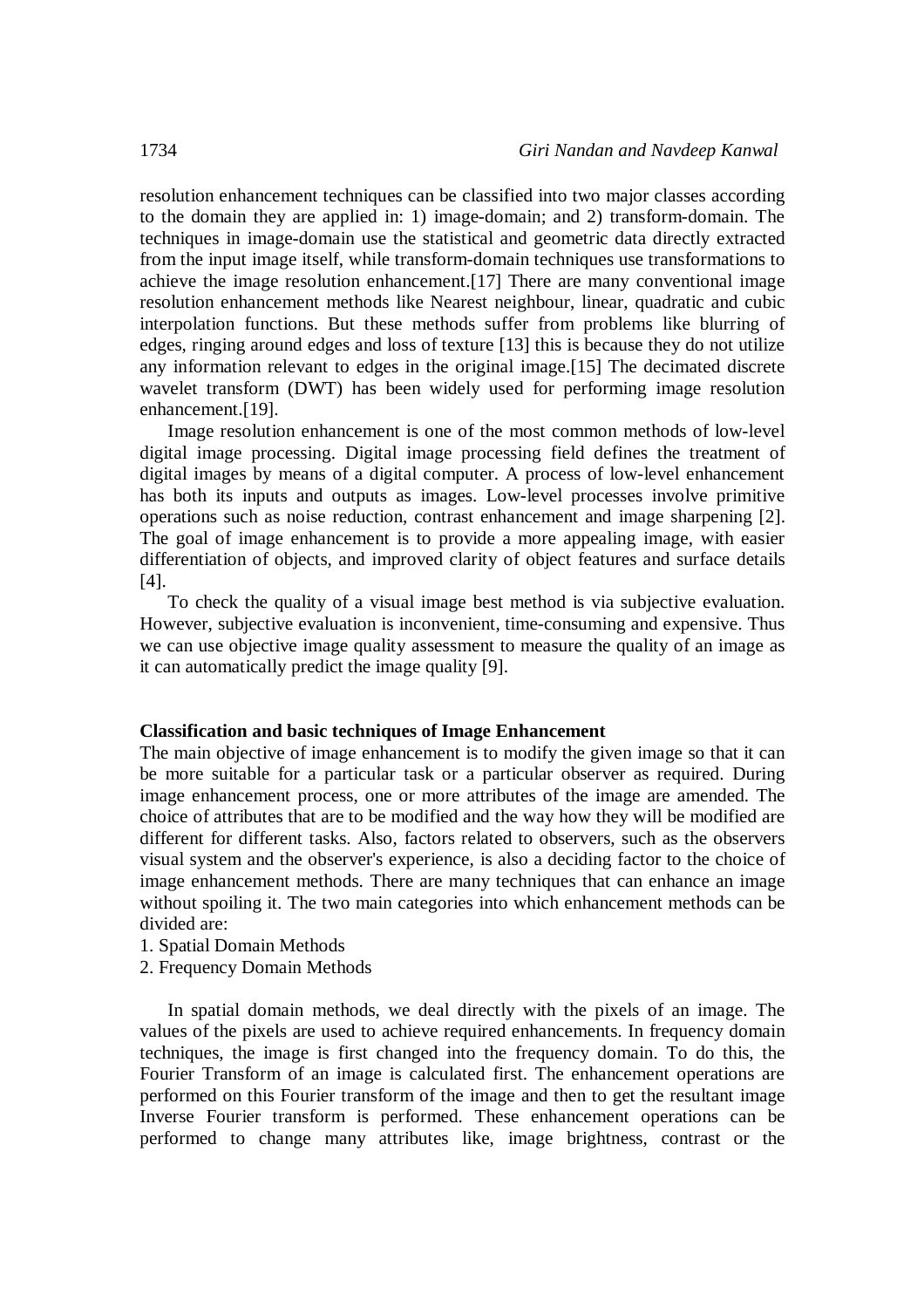distribution of the grey levels. As a result the pixel value of the output image gets modified according to the transformation functions that are applied on the input values [11], [12].

## **Basic steps performed for Image Enhancement**

There are many different techniques that could be used an image. But the basic steps used by each of these techniques could be defined as follows:-

# **A. Identification:-**

The First and foremost step in image enhancement is to identify the image and the transformation that is to be used. Let  $f$  is the image and it has to be converted into image *g* by using the transformation *T*.

## **B. Getting the Pixel values:-**

In this step we have to get the values of Pixels. Different techniques use different methods to get these values. Let *r* be the pixel value of image *f* and *s* be the pixel value of image *g*. Then r and s are related to each other as,

 $s = T(r)$ 

Here *T* is a transformation that maps the value *r* into value *s*.

#### **C. Mapping:-**

In the last, results of the transformation are mapped back into the image range, which can be defined as  $[0, L-1]$ , where  $L=2k$ , k being the number of bits of the image being enhanced. For instance, for an 8-bit image the range of pixel values will be from 0 to 255[11],[12].

## **Review on Image Enhancement Techniques**

- 1. Resolution enhancement in MRI
- 2. Mean and Variance Adjustment
- 3. Road Image Enhancement Technique
- 4. Unmixing-Based Fusion Approach

## **Comparative review of techniques discussed**

Performance evaluation of an image enhancement technique is quite difficult, as usually subjective evaluation is used in practice. But there are some objective evaluation techniques also. The "Resolution enhancement in MRI" technique gave a lot of improvement; it gave improvement from a factor of 3 to a factor of 17. But the problems with this technique were error control mechanism problem and Optimization problems.[5] The second technique we discussed was Mean and Variance Adjustment. This algorithm gave better results in terms of high speed, Low Memory etc. and also gave blur free images, but the main problem with this technique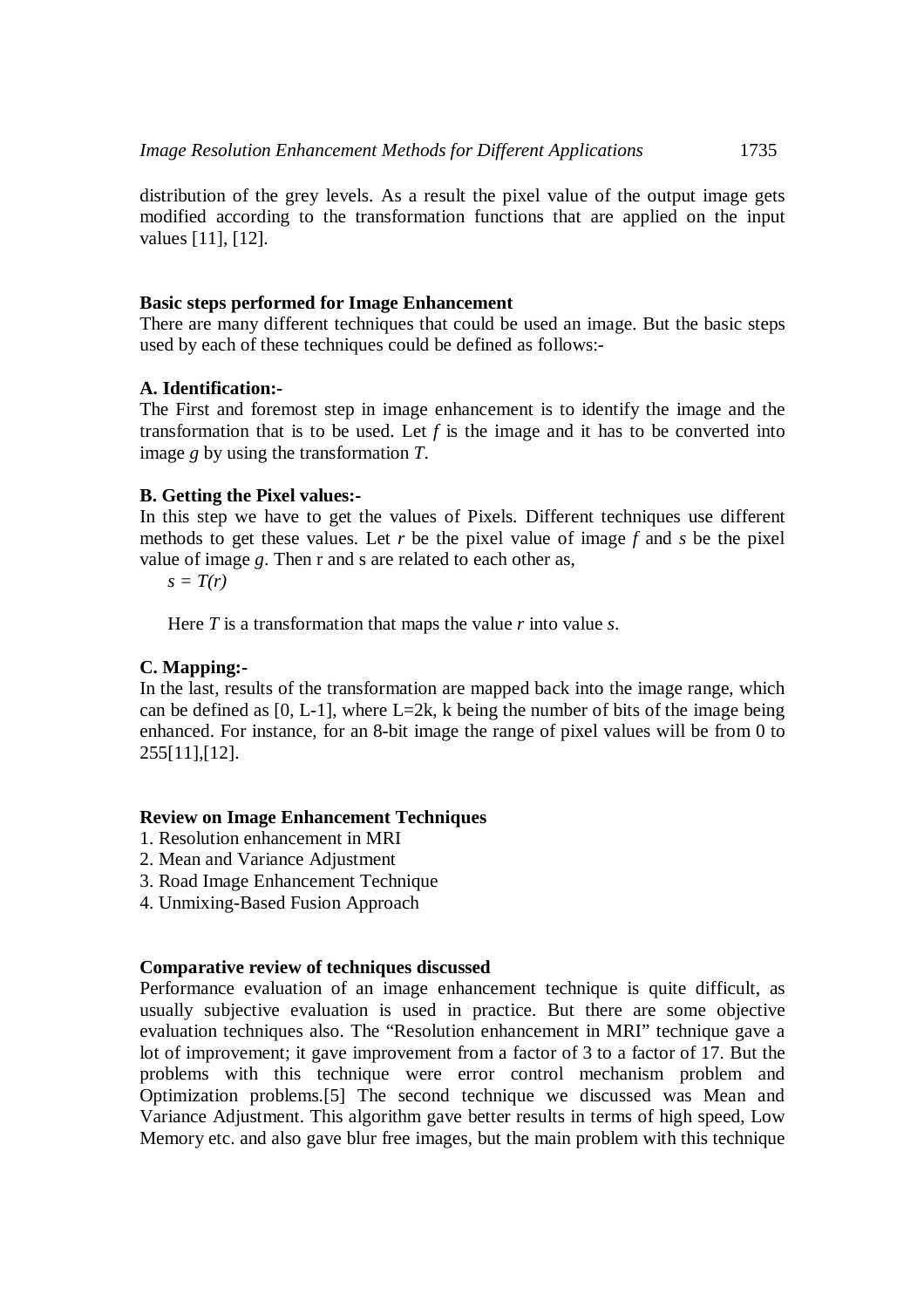was to select the appropriate exposure time.[6]

The third technique was Road Image Enhancement Technique. This technique achieved resolution improvement and occlusions removal, and also succeeded in update of a large road image, but there were some problems like large ego-motion, obstacles without movement and also failure in some cases.[7] The last technique was Unmixing-Based Fusion Approach. This technique showed best results compared to other fusion Techniques. It enhanced the spatial resolution with very small spectral distortion and also it is easy to implement.[8]

| Technique         | Information<br>or process<br>used | Advantages    | Disadvantages  | Major<br>applications |
|-------------------|-----------------------------------|---------------|----------------|-----------------------|
| <b>Resolution</b> | Intensity of                      | Enhances      | error control  | <b>MRI</b> Images     |
| enhancement in    | each voxel                        | without noise | and            |                       |
| MRI[5]            |                                   |               | Optimization   |                       |
|                   |                                   |               | problem        |                       |
| Mean and          | Mean and                          | High speed,   | Exposure time  | Poor mobile           |
| Variance          | variance                          | Low memory    | problem        | phone                 |
| Adjustment[6]     |                                   |               |                | images                |
| Road Image        | mosaicing                         | occlusions    | ego-motion and | Larger                |
| Enhancement[7]    |                                   | removal       | obstacles      | images like           |
|                   |                                   |               |                | maps                  |
| Unmixing-Based    | spectral                          | Good spatiak  | distortion due | all kinds of          |
| Fusion            | information                       | and spectral  | to the         | images                |
| Approach[8]       |                                   | pweformance   | unconstrained  |                       |
|                   |                                   |               | unmixing       |                       |

**Table 1:Comparision Between Various Techniques**

# **Conclusion**

In this paper, we have discussed several approaches for image enhancement. All the techniques and operations defined above are provide an efficient working and the output image is enhanced according to the user's requirements. These techniques are user friendly and can be accessible without many hassles.

In this table the quality evaluation metric of image zooming in our method uses is as follows: MOS image quality is as subjective visual evaluation; MSE (mean error) demonstrates whether the zoomed image is just the same as the original one; LVE (luminance error) reflects the luminance difference of zoomed image and the original one [11]; SFE (spectrum flatness) reflects the image smoothness[12]; PSNR(peak signal-noise ratio) is just the most similar to human visual effects.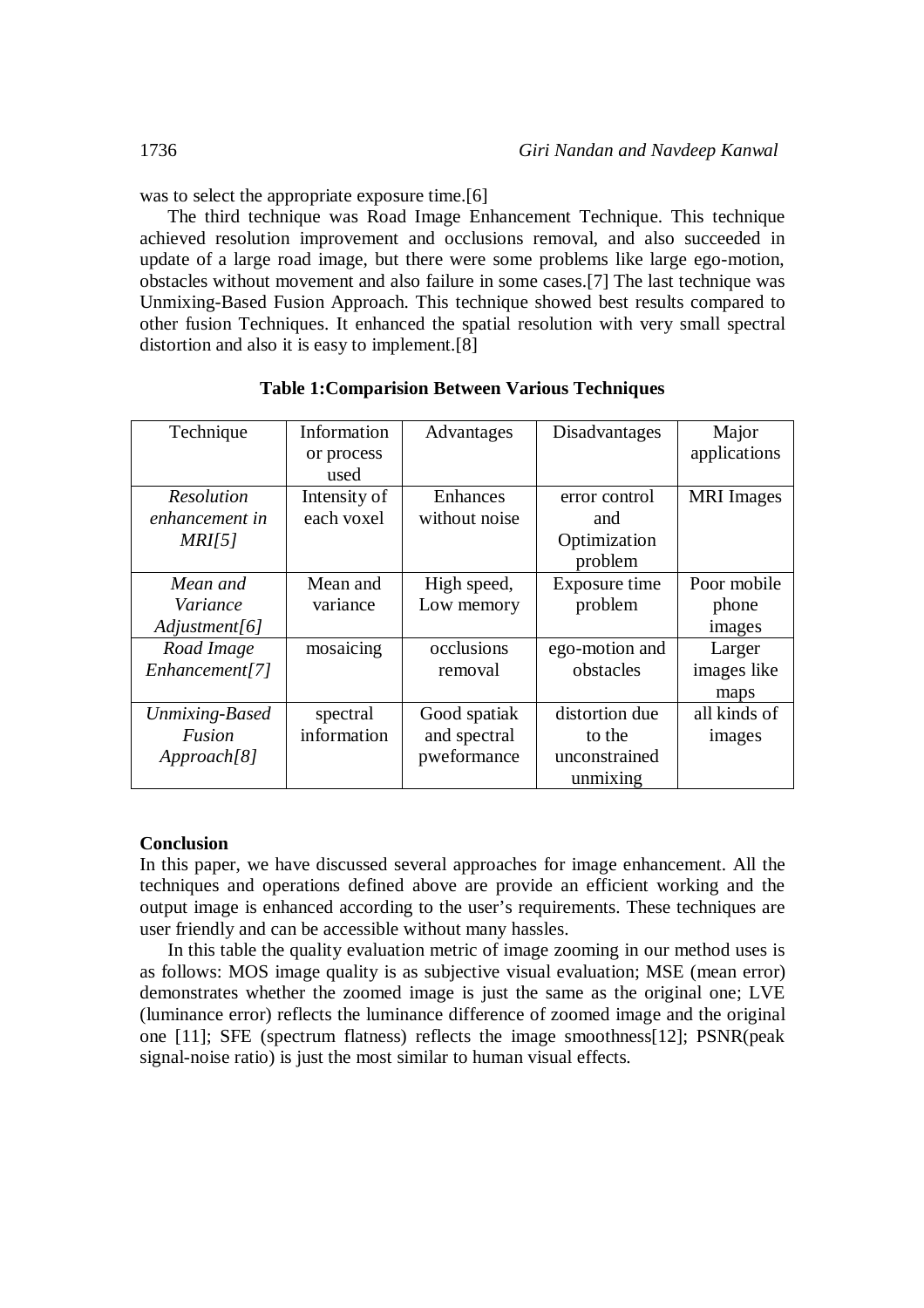## **References**

- [1] Bhabatosh Chanda And Dwijest Dutta Majumder, Digital Image Processing And Analysis 2002.
- [2] R.W.Jr. Weeks, Fundamental Of Electronic Image Processing, Bellingham: Spie Press, 2006
- [3] A. K. Jain, Fundamentals Of Digital Image Processin*g,* Englewood Cliffs, Nj: Prentice Hall, 2009.
- [4] R.M. Haralick, And L.G. Shapiro, Computer And Robot Vision, Vol-1, Addison Wesley, Reading, Ma, 2012.
- [5] Eyal Carmia,T, Siuyan Liub, Noga Alona, Amos Fiata,T, Daniel Fiatc, "Resolution Enhancement In MRI", Magnetic Resonance Imaging, 2011, 133– 154;
- [6] K Ratna Babu And Dr.K.V.N.Sunitha, "A New Approach To Enhance Images Of Mobile Phones With In-Built Digital Cameras Using Mean And Variance", International Conference On Advances In Computer Engineering, 2013.
- [7] Masafumi Noda, Tomokazu Takahashi, Daisuke Deguchi, Ichiro Ide1, Hiroshi Murase, Yoshiko Kojima And Takashi Naito; Road Image Update using In-Vehicle Camera Images And Aerial Image", IEEE Intelligent Vehicles Symposium (Iv) Baden-Baden, Germany, June 5-9, 2011;
- [8] Mohamed Amine Bendoumi, Mingyi He, Shaohui Mei, *"*Hyper Spectral Image Resolution Enhancement Using High-Resolution Multispectral Image Based On Spectral Unmixing", IEEE Transactions On Geoscience And Remote Sensing 2011.
- [9] Zhou Wang, lan Conrad Bovik'sjain, A.,"Image Quality Assessment :From Error Visibility To Structure Similarity IEEE Transaction On Image Processing" Vol.13 No4 April, 2004.
- [10] Liu Qing , Zhuang Jian, Wang Sunan, " A Novel Algorithm for Image Space Resolution Enhancement "
- [11] Ms.Seema Rajput, Prof.S.R.Suralkar, "Comparative Study of Image Enhancement Techniques", International Journal of Computer Science and Mobile Computing, Vol. 2, Issue 1, January 2013, pg.11 – 21
- [12] Raman Maini and Himanshu Aggarwal, "A Comprehensive Review of Image Enhancement Techniques", Journal Of Computing, Volume 2, Issue 3, March 2010, Issn 2151-9617.
- [13] Simant Dube and Li Hong, "An Adaptive Algorithm for Image Resolution Enhancement"
- [14] Hasan Demirel and Gholamreza Anbarjafari, "IMAGE Resolution Enhancement by Using Discrete and Stationary Wavelet Decomposition", IEEE TRANSACTIONS ON IMAGE PROCESSING, VOL. 20, NO. 5, MAY 2011
- [15] Yinji Piao , ll-hong Shin, HyunWook Park, "Image Resolution Enhancement using Inter-Subband Correlation in Wavelet Domain"
- [16] Er. Mandeep Kaur, Er. Kiran Jain, Er Virender Lather, "Study of Image Enhancement Techniques: A Review", International Journal of Advanced